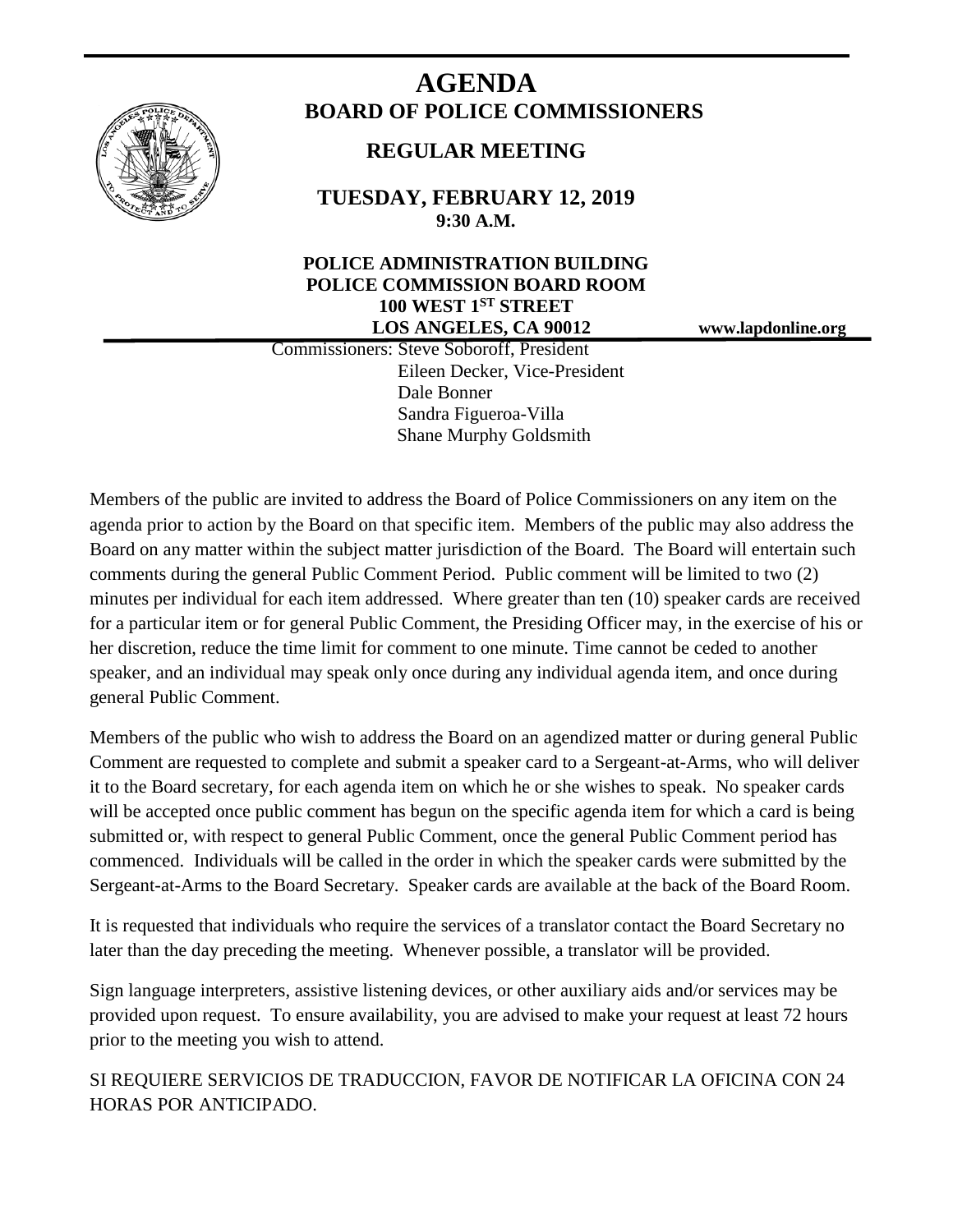# 1. **CONSENT AGENDA ITEMS**

A. DEPARTMENT'S REPORT, dated February 1, 2019, relative to a Travel Authority for the Chief of Police, February 27, 2019, through February 28, 2019, to visit the Motorola Innovation Center and the Chicago Police Department, in Chicago, Illinois, as set forth. [\[BPC #19-0045\]](http://www.lapdpolicecom.lacity.org/021219/BPC_19-0045.pdf)

Recommendation(s) for Board action:

APPROVE the Department's report.

# 2. **REGULAR AGENDA ITEMS**

- A. DEPARTMENT'S, Children's Defense Fund and Communities in Schools VERBAL PRESENTATION and DISCUSSION relative to the status and partnerships with community based organizations, other City entities and Los Angeles County Juvenile Court relative to pre-arrest juvenile diversion.
- B. DEPARTMENT'S REPORT, dated February 6, 2019, relative to the update to the Office of the Inspector General review of the Los Angeles Police Department Jail & Holding Tank Structures and Procedures, as set forth. [\[BPC #19-0049\]](http://www.lapdpolicecom.lacity.org/021219/BPC_19-0048.pdf)

Recommendation(s) for Board action:

REVIEW and FILE Department's report.

C. DEPARTMENT'S REPORT, dated February 6, 2019, relative to the Confidential Informant Package Audit (AD NO, 18-008), as set forth. **[\[BPC #19-0047\]](http://www.lapdpolicecom.lacity.org/021219/BPC_19-0049.pdf)** 

Recommendation(s) for Board action:

APPROVE the Department's report.

D. DEPARTMENT'S REPORT, dated February 6, 2019, relative to the Donors and Dollar Amounts for 2017 and 2018, as set forth. **[\[BPC #19-0050\]](http://www.lapdpolicecom.lacity.org/021219/BPC_19-0050.pdf)** 

Recommendation(s) for Board action:

APPROVE the Department's report.

E. DEPARTMENT'S REPORT, dated January 22, 2019, relative to the Complaint Related to a Non-Categorical Use of Force – Revised; Reclassification of a Level II Use of Force Investigation to a Level I – Established; Reportable Non-Categorical Use of Force Incidents – Renamed and Revised, as set forth. [\[BPC #19-0046\]](http://www.lapdpolicecom.lacity.org/021219/BPC_19-0046.pdf) Recommendation(s) for Board action:

REVIEW and FILE the Department's report.